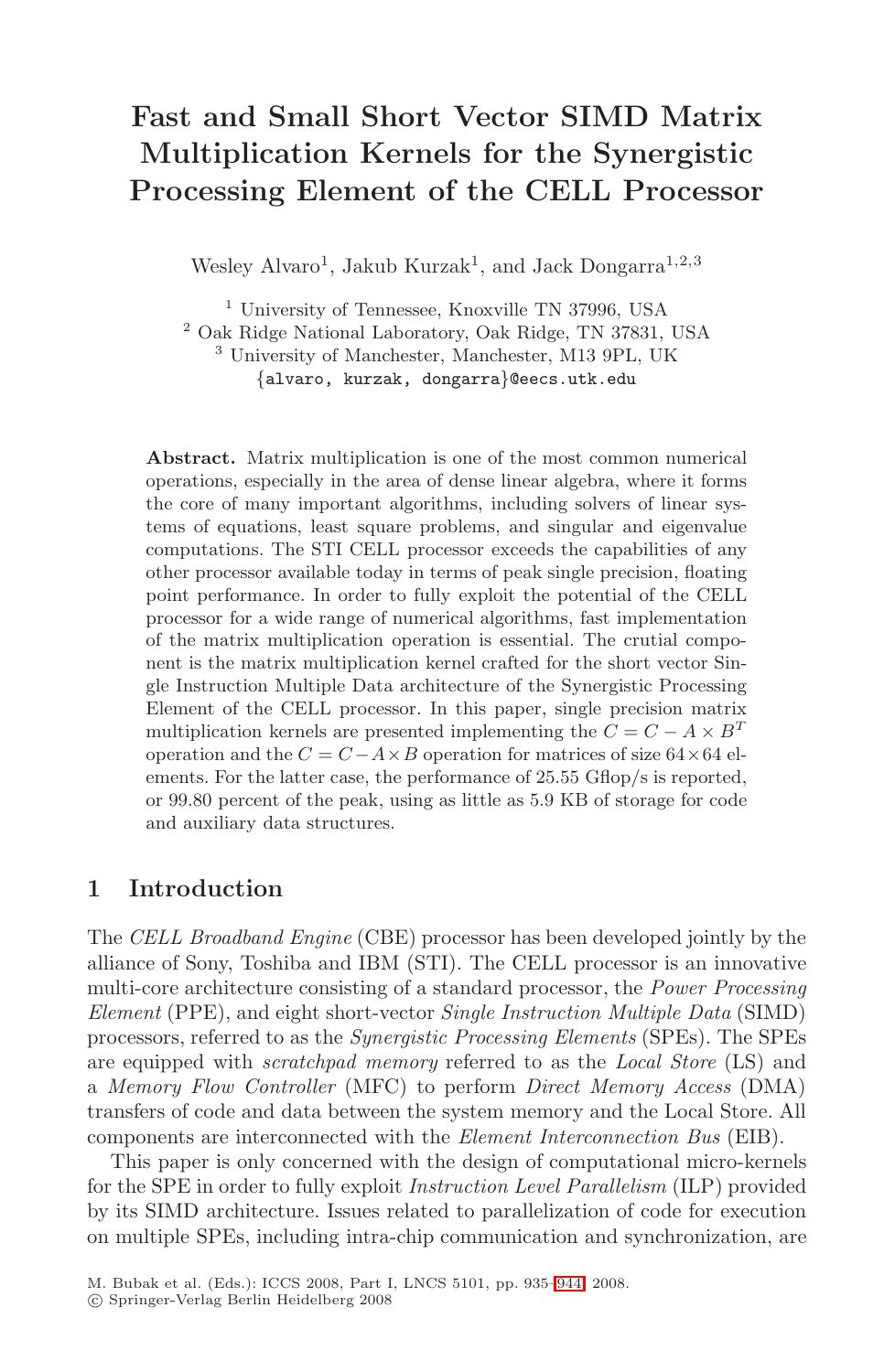not discussed here. SPE architercural details important to the discussion are presented in Sect. 4.1 and also throughout the text, as needed. Plentiful information about the design of the CELL processor and CELL programming techniques is in public the domain [1].

# **2 Motivation**

The current trend in processor design is towards chips with multiple processing units, commonly referred to as multi-core processors [2]. It has been postulated that building blocks of future architectures are likely to be simple processing elements with shallow pipelines, in-order execution, and SIMD capabilities [3]. It can be observed that the Synergistic Processing Element of the CELL processor closely matches this description. By the same token, investigation into microkernel development for the SPE may have a broader impact by providing an important insight into programming future multi-core architectures.

### **2.1 Performance Considerations**

State of the art numerical linear algebra software utilizes block algorithms in order to exploit the memory hierarchy of traditional cache-based systems [4,5]. Public domain libraries such as LAPACK and ScaLAPACK are good examples. These implementations work on square or rectangular submatrices in their inner loops, where operations are encapsulated in calls to Basic Linear Algebra Subroutines (BLAS), with emphasis on expressing the computation as Level 3 BLAS, matrix-matrix type, operations. Frequently, the call is made directly to the matrix multiplication routine GEMM. At the same time, all the other Level 3 BLAS can be defined in terms of GEMM and a small amount of Level 1 and Level 2 BLAS [6].

#### **2.2 Code Size Considerations**

In the current implementation of the CELL BE architecture, the SPEs are equipped with a Local Store of 256 KB. It is a common practice to use tiles of  $64 \times 64$  elements for dense matrix operations in single precision, which occupy 16 KB buffers in the Local Store. Between six and eight such buffers are necessary to efficiently implement common matrix operations. In general, it is reasonable to assume that half of the Local Store is devoted to application data buffers leaving only 128 KB for the application code, necessary libraries and the stack. Owing to that, the Local Store is a scarse resource and any real-world application is facing the problem of fitting tightly coupled components together in the limited space.

# **3 Related Work**

Implementation of matrix multiplication  $C = C + A \times B^{T}$  using Intel Streaming SIMD Extensions (SSE) was reported by Aberdeen and Baxter [7]. Analysis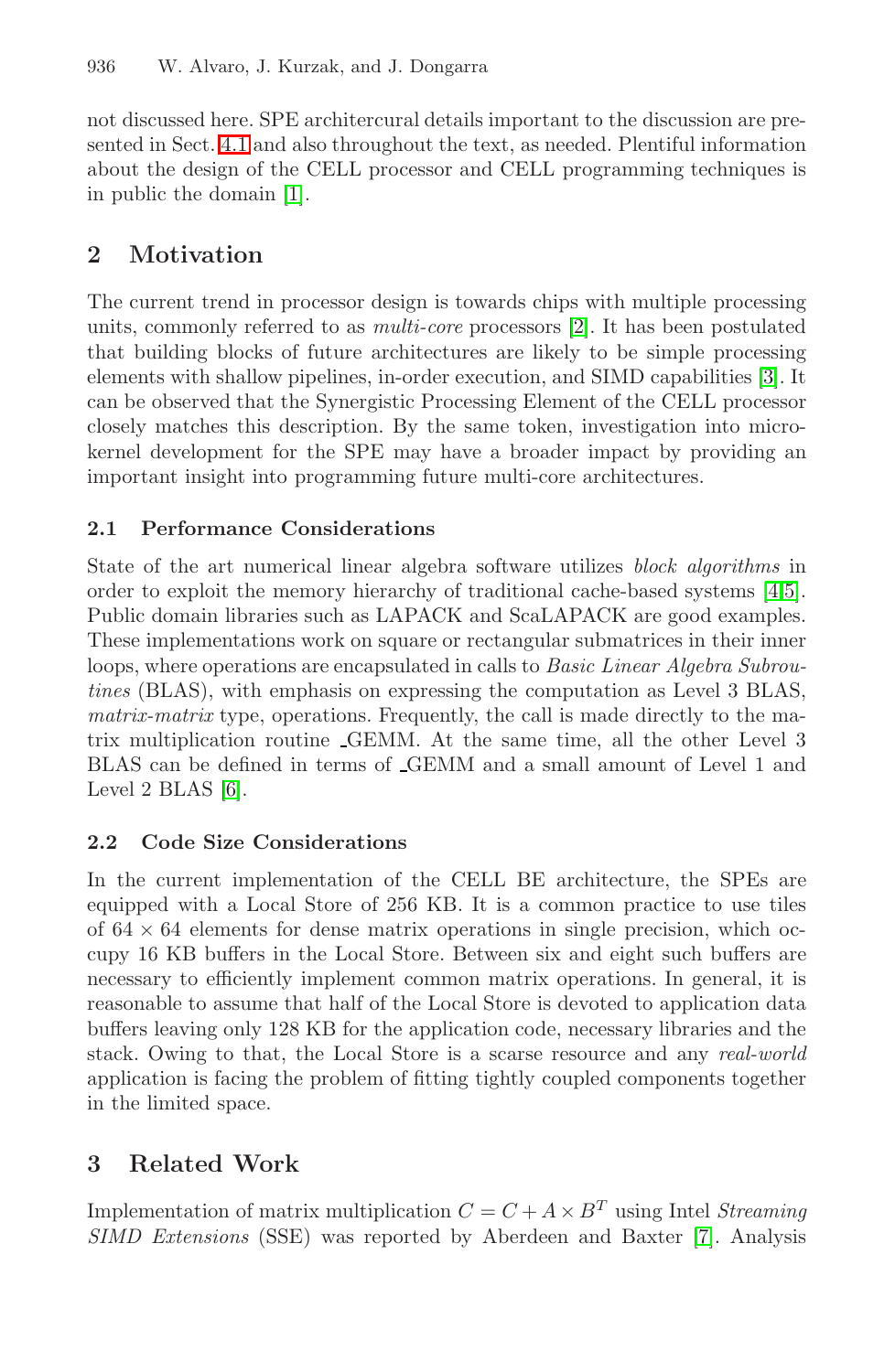of performance considerations of various computational kernels for the CELL processor, including the GEMM kernel, was presented by Williams et al. [8]. The first implementation of the matrix multiplication kernel  $C = A \times B$  for the CELL processor was reported by Chen et al. [9]. Performance of 25.01 Gflop/s was reported on a single SPE, with code size of roughly 32 KB. More recently assembly language implementation of the matrix multiplication  $C = C - A \times B$ was reported by Hackenberg[10,11]. Performance of 25.40 Gflop/s was reported with code size close to 26 KB.

### **4 Implementation**

#### **4.1 SPU Architecture Overview**

The core of the SPE is the Synergistic Processing Unit (SPU). The SPU is a RISC-style SIMD processor feturing 128 general purpose registers and 32 bit fixed length instruction encoding. SPU includes instructions that perform single precision floating point, integer arithmetic, logicals, loads, stores, compares and branches. SPU includes nine execution units organized into two pipelines, referred to as the odd and even pipeline. Instructions are issued in-order and two independent instructions can be issued simultaneously if they belong to different pipelines.

SPU executes code form the Local Store and operates on data residing in the Local Store, which is a fully pipelined, single-ported, 256 KB of Static Random Access Memory (SRAM). Load and store instructions are performed within local address space, which is untranslated, unguarded and noncoherent with respect to the system address space. Loads and stores transfer 16 bytes of data between the register file and the Local Store, and complete with fixed six-cycle delay and without exception.

SPU does not perform hardware branch prediction and omits branch history tables. Instead, the SPU includes a Software Managed Branch Target Buffer (SMBTB), which holds a single branch target and is loaded by software. A mispredicted branch flushes the pipelines and costs 18 cycles. A correctly hinted branch can execute in one cycle. Since both branch hint and branch instructions belong to the odd pipeline, proper use of SMBTB can result in zero overhead from branching for a compute-intensive loop dominated by even pipeline instructions.

#### **4.2 Loop Construction**

The main tool in loop construction is the technique of loop unrolling. In general, the purpose of loop unrolling is to avoid pipeline stalls by separating dependent instructions by a distance in clock cycles equal to the corresponding pipeline latencies. It also decreases the overhead associated with advancing the loop index and branching. On the SPE it serves the additional purpose of balancing the ratio of instructions in the odd and even pipeline, owing to register reuse between interations.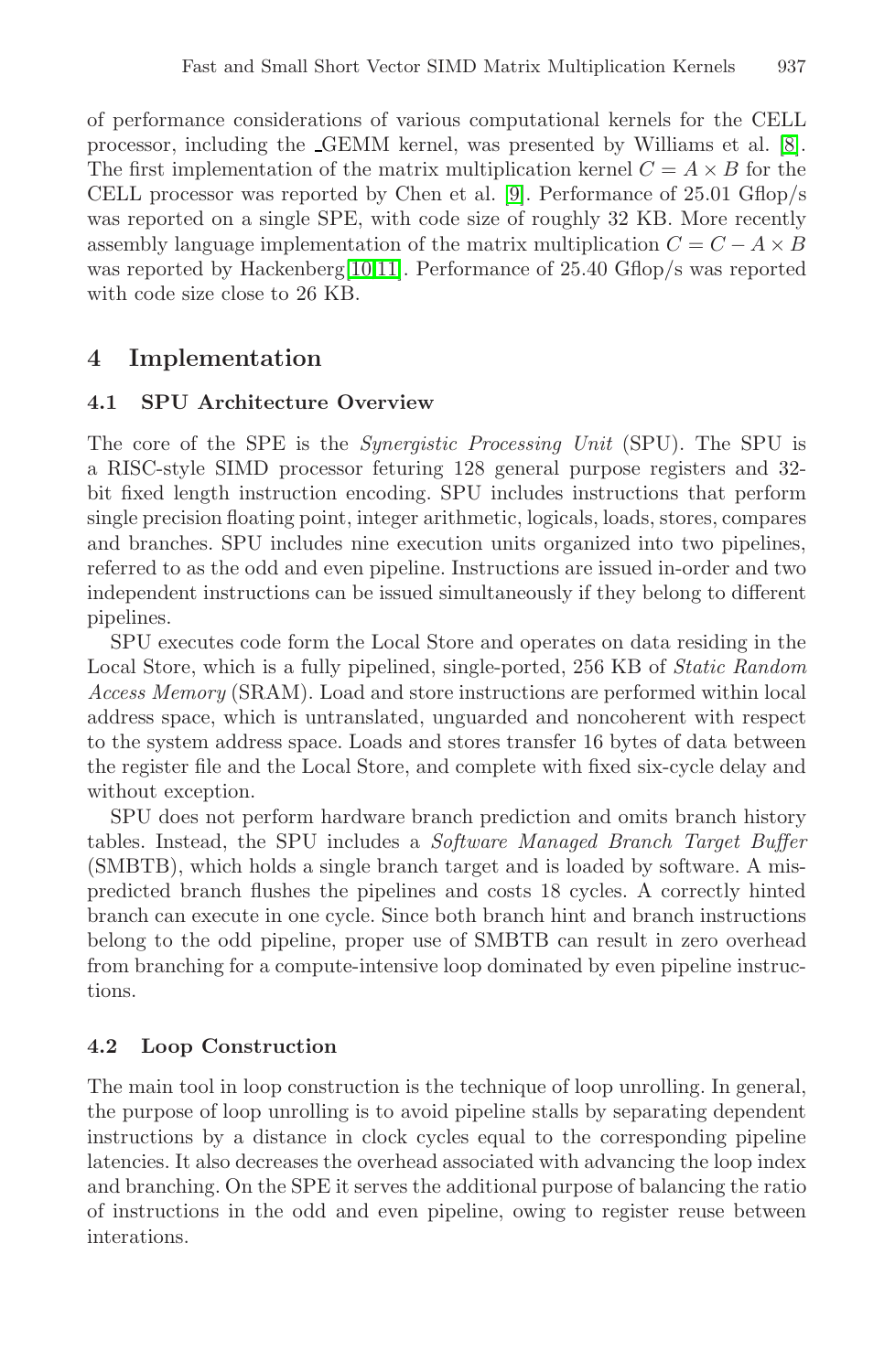In the canonical form, matrix multiplication  $C_{m \times n} = A_{m \times k} \times B_{k \times n}$  coinsists of three nested loops iterating over the three dimensions  $m$ ,  $n$  and  $k$ . Loop tiling is applied to improve the locality of reference and to take advantage of the  $O(n^3)/O(n^2)$  ratio of arithmetic operations to memory accesses. This way register reuse is maximized and the number of loads and stores is minimized.

Conceptually, tiling of the three loops creates three more inner loops, which calculate a product of a submatrix of A and a submatrix of B and updates a submatrix of  $C$  with the partial result. Practically, the body of these three inner loops is subject to complete unrolling to a single block of a straight-line code. The tile size is picked such that the cross-over point between arithmetic and memory operations is reached, which means that there is more FMA or FNMS operations to fill the even pipeline than there is load, store and shuffle or splat operations to fill the odd pipeline.

The resulting structure consists of three outer loops iterating over tiles of A, B and C. Inevitably, nested loops induce mispredicted branches, which can be alleviated by further unrolling. Aggressive unrolling, however, leads quickly to undesired code bloat. Instead, the three-dimensional problem can be linearized by replacing the loops with a single loop performing the same traversal of the iteration space. This is accomplished by traversing tiles of  $A, B$  and  $C$  in a predefined order derived as a function of the loop index. A straightforward row/column ordering can be used and tile pointers for each iteration can be constructed by simple transformations of the bits of the loop index.

At this point, the loop body still contains auxiliary operations that cannot be overlapped with arithmetic operations. These include initial loads, stores of final results, necessary data rearrangement with splats and shuffles, and pointer advancing operations. This problem is addressed by double-buffering, on the register level, between two loop iterations. The existing loop body is duplicated and two separate blocks take care of the even and odd iteration, respectively. Auxiliary operations of the even iteration are hidden behind arithmetic instructions of the odd iteration and vice versa, and disjoint sets of registers are used where necessary. The resulting loop is preceeded by a small body of *prologue* code loading data for the first iteration, and then followed by a small body of epilogue code, which stores results of the last iteration.

## 4.3 C = C - A  $\times$  B <sup>T</sup>

Before going into details, it should be noted, that matrix storage follows C-style row-major format. It is not as much a carefull design decision, as compliance with the common practice on the CELL processor. It can be attributed to C compilers being the only ones allowing to exploit short-vector capabilities of the SPEs through C language SIMD extensions.

An easy way to picture the  $C = C - A \times B^T$  operation is to represent it as the standard matrix vector product  $C = C - A \times B$ , where A is stored using row-major order and B is stored using column-major order. It can be observed that in this case a row of  $A$  can readily be multiplied with a column of  $B$  to yield a vector containing four partial results, which need to be summed up to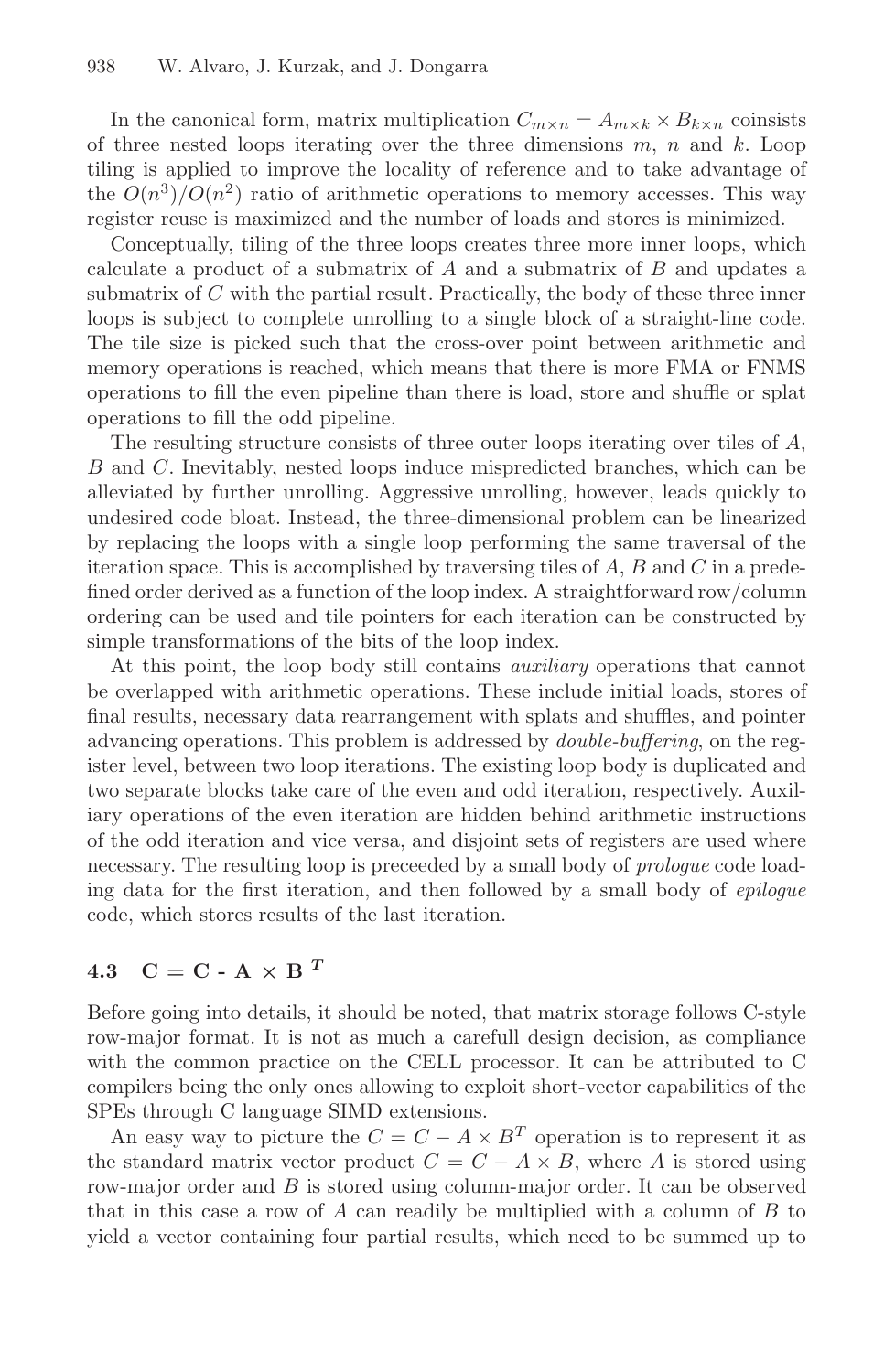produce one element of C. The vector reduction step introduces superfluous multiply-add operations. In order to minimize their number, four row-column products are computed, resulting in four vectors, which need to be internally reduced. The reduction is performed by first transposing the  $4 \times 4$  element matrix represented by the four vectors and then applying four vector multiply-add operations to produce a result vector containing four elements of C. The basic scheme is depicted in Fig. 1 (left).



**Fig. 1.** Basic operation of the  $C = C - A \times B^T$  micro-kernel (left). Basic operation of the  $C = C - A \times B$  micro-kernel (right).

The crucial design choice to be made is the right amount of unrolling, which is equivalent to deciding the right tile size in terms of the triplet  ${m,n,k}$  (Here sizes express numbers of individual floating-point values, not vectors). Unrolling is mainly used to minimize the overhead of jumping and advancing the index variable and associated pointer arithmetic. It has been pointed out in Sect. 4.1 that both jump and jump hint instructions belong to the odd pipeline and, for compute intensive loops, can be completely hidden behind even pipeline instructions and thus introduce no overhead. In terms of the overhead of advancing the index variable and related pointer arithmetic, it will be shown in Sect. 4.5 that all of these operations can be placed in the odd pipeline as well. In this situation, the only concern is balancing even pipeline, arithmetic instructions with odd pipeline, data manipulation instructions.

Simple analysis can be done by looking at the number of floating-point operations versus the number of loads, stores and shuffles, under the assumption that the size of the register file is not a constraint. The search space for the  ${m,n,k}$ triplet is further truncated by the following criteria: only powers of two are considered in order to simplify the loop construction; the maximum possible number of 64 is chosen for  $k$  in order to minimize the number of extraneous floating-point instructions performing the reduction of partial results; only multiplies of four are selected for  $n$  to allow for efficient reduction of partial results with eight shuffles per one output vector of C. Under these constraints, the entire search space can be easily analyzed.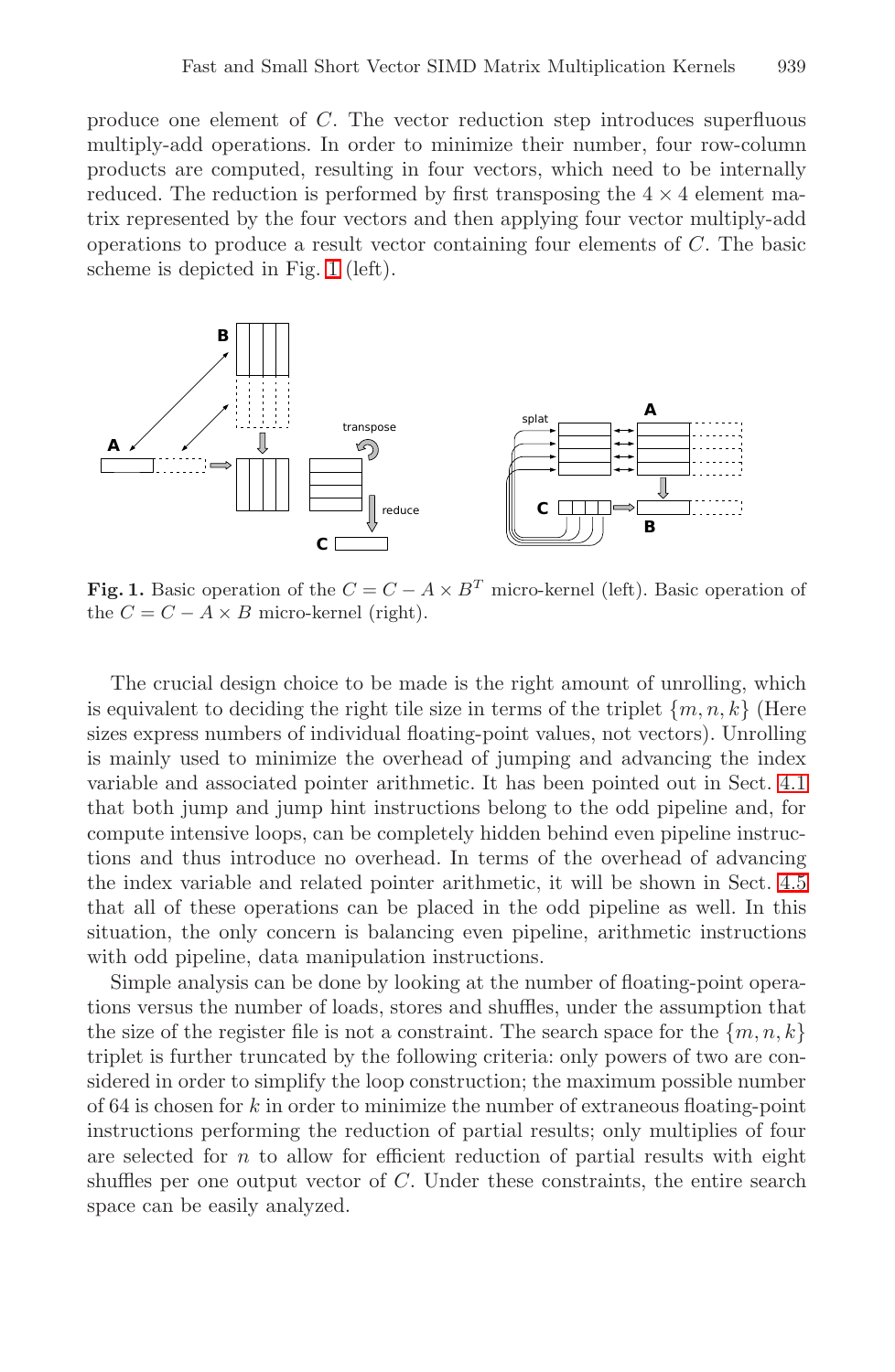#### 940 W. Alvaro, J. Kurzak, and J. Dongarra

Table 1 (left) shows how the number of each type of operation is calculated. Table 2 (left) shows the number of even pipeline, floating-point instructions including the reductions of partial results. Table 2 (center) shows the number of even pipeline instructions minus the number of odd pipeline instructions including loads, stores and shuffles (not including jumps and pointer arithmetic). In other words, Table 2 (center) shows the number of spare odd pipeline slots before jumps and pointer arithmetic are implemented. Finally, Table 2 (right) shows the size of code involved in calculations for a single tile. It is important to note here that the double-buffered loop is twice the size.

**Table 1.** Numbers of different types of operations in the computation of one tile of the  $C = C - A \times B^T$  micro-kernel (left) and the  $C = C - A \times B$  micro-kernel (right) as a function of tile size  $({m, n, 64}$  triplet)

| Type of        | <b>Pipeline</b> |     | Number of                               | Type of        | <b>Pipeline</b> |     |  |
|----------------|-----------------|-----|-----------------------------------------|----------------|-----------------|-----|--|
| Operation      | Even            | Odd | <b>Operations</b>                       | Operation      | Even            | Odd |  |
| Floating point | ×               |     | $(m \times n \times 64)/4 + m \times n$ | Floating point | x               |     |  |
| Load A         |                 | x   | $m \times 64 / 4$                       | Load A         |                 | x   |  |
| Load B         |                 | x   | $64 \times n / 4$                       | Load B         |                 | ×   |  |
| Load C         |                 | x   | $m \times n$ /4                         | Load C         |                 | x   |  |
| Store C        |                 | x   | $m \times n$ /4                         | Store C        |                 | x   |  |
| Shuffle        |                 | X   | $m \times n / 4 \times 8$               | Splat          |                 | ×   |  |

**Table 2.** Unrolling analysis for the  $C = C - A \times B^T$  micro-kernel: left - number of even pipeline, floating-point operations, center - number of spare odd pipeline slots, right - size of code for the computation of one tile

| M/N |      |      | 16    | 32    | 64    | M/N |      |       | 16    | 32    | 64     | M/N |        |      | 16   | 32    | 64    |
|-----|------|------|-------|-------|-------|-----|------|-------|-------|-------|--------|-----|--------|------|------|-------|-------|
|     | 68   | 136  | 272   | 544   | 1088  |     | -22  | $-28$ | $-40$ | $-64$ | $-112$ |     |        |      | 2.3  | 4.5   | 8.9   |
|     | 136  | 272  | 544   | 1088  | 2176  |     | 20   | 72    | 176   | 384   | 800    |     | $.0^r$ | 4.8  | 3.6  | 7.0   | 13.9  |
|     | 272  | 544  | 1088  | 2176  | 4352  |     | 104  | 272   | 608   | 1280  | 2624   |     |        | 3.2  | 6.1  | 12.0  | 23.8  |
|     | 544  | 1088 | 2176  | 4352  | 8704  |     | 272  | 672   | 1472  | 3072  | 6272   |     | 3.2    | 5.9  | 11.3 | 22.0  | 43.5  |
| 16  | 1088 | 2176 | 4352  | 8704  | 17408 | 161 | 608  | 1472  | 3200  | 6656  | 13568  | 161 | 6.1    | 11.3 | 21.5 | 42.0  | 83.0  |
| 32  | 2176 | 4352 | 8704  | 17408 | 34816 | 32  | 1280 | 3072  | 6656  | 13824 | 28160  | 32  | 12.0   | 22.0 | 42.0 | 82.0  | 162.0 |
| 64  | 4352 | 8704 | 17408 | 34816 | 69632 | 64  | 2624 | 6272  | 13568 | 28160 | 57344  | 64  | 23.8   | 43.5 | 83.0 | 162.0 | 320.0 |

It can be seen that the smallest unrolling with a positive number of spare odd pipeline slots is represented by the triplet {2, 4, 64} and produces a loop with 136 floating-point operations. However, this unrolling results in only 20 spare slots, which would barely fit pointer arithmetic and jump operations. Another aspect is that the odd pipeline is also used for instruction fetch and near complete filling of the odd pipeline may cause instruction depletion, which in rare situations can even result in an indefinite stall.

The next larger candidates are triplets  $\{4, 4, 64\}$  and  $\{2, 8, 64\}$ , which produce loops with 272 floating-point operations, and 104 or 72 spare odd pipeline slots, respectively. The first one is an obvious choice, giving more room in the odd pipeline and smaller code.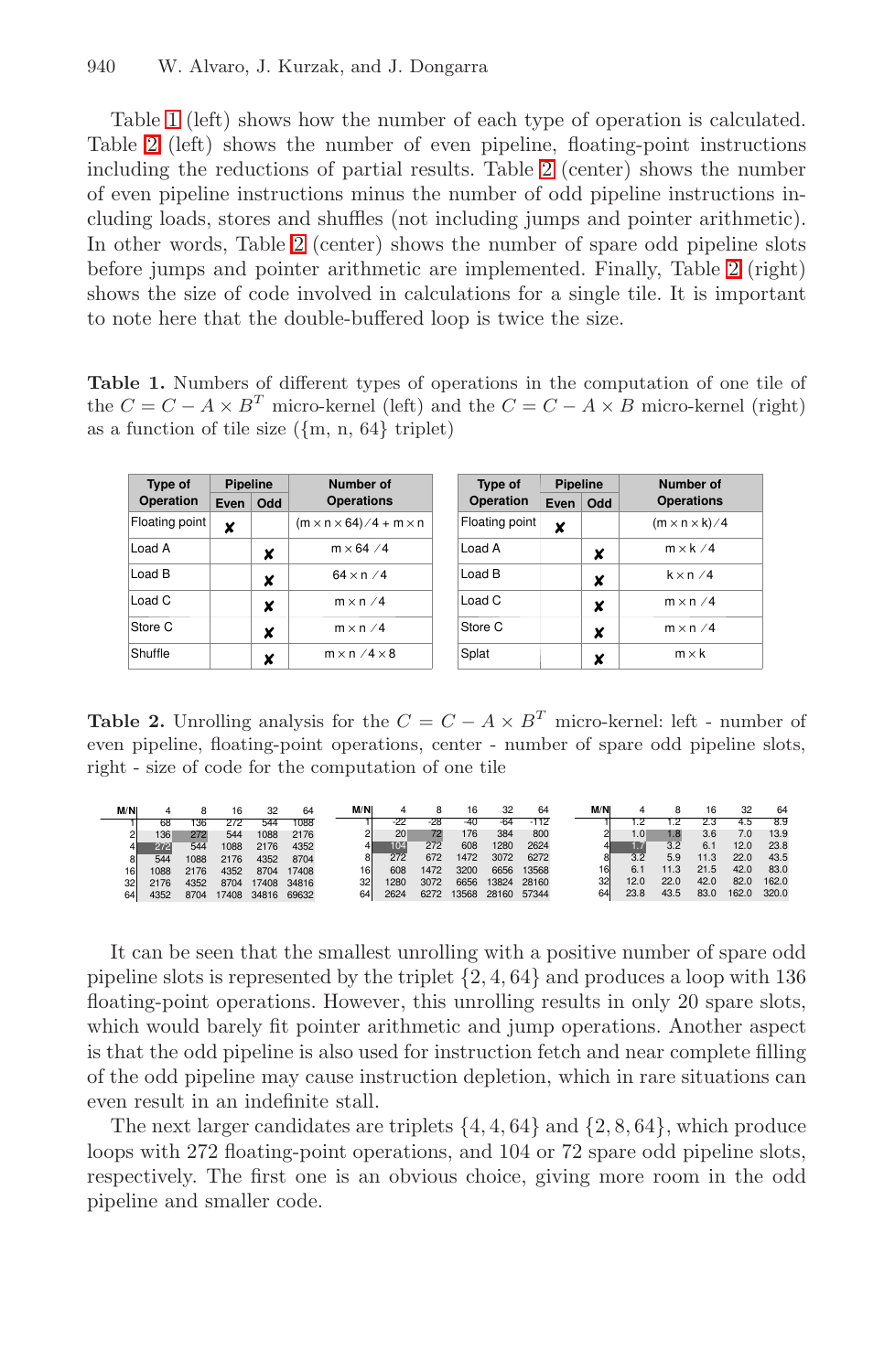#### 4.4  $C = C - A \times B$

Here, same as before, row major storage is assumed. The key observation is that multiplication of one element of A with one row of B contributes to one row of C. Owing to that, the elementary operation splats an element of A over a vector, multiplies this vector with a vector of  $B$  and accumulates the result in a vector of  $C$  (Fig. 1). Unlike for the other kernel, in this case no extra floating-point operations are involved.

Same as before, the size of unrolling has to be decided in terms of the triplet  $\{m,n,k\}$ . This time, however, there is no reason to fix any dimension. Nevertheless, similar constraints to the search space apply: all dimensions have to be powers of two, and additionally only multiplies of four are allowed for  $n$  and  $k$ to facilitate efficient vectorization and simple loop construction. Table 1 (right) shows how the number of each type of operation is calculated. Table 3 (left) shows the number of even pipeline, floating-point instructions. Table 3 (center) shows the number of even pipeline instructions minus the number of odd pipeline instructions including loads, stores and splats (not including jumps and pointer arithmetic). In other words, Table 3 (center) shows the number of spare odd pipeline slots before jumps and pointer arithmetic are implemented. Finally, Table 3 (right) shows the size of code involved in calculations for a single tile. It is should be noted again that the double-buffered loop is twice the size.

It can be seen that the smallest unrolling with a positive number of spare odd pipeline slots produces a loop with 128 floating-point operations. Five possibilities exist, with the triplet {4, 16, 8} providing the highest number of 24 spare odd pipeline slots. Again, such unrolling would both barely fit pointer arithmetic and jump operations and be a likely cause of instruction depletion.

The next larger candidates are unrollings producing loops with 256 floatingpoint operations. There are 10 such cases, with the triplet  $\{4, 32, 8\}$  being the obvious choice for the highest number of 88 spare odd pipeline slots and the smallest code size.

**Table 3.** Unrolling analysis for the  $C = C - A \times B$  micro-kernel: left - number of even pipeline, floating-point operations, center - number of spare odd pipeline slots, right size of code for the computation of one tile

| 64<br>32<br>$-37$<br>16<br>0.6<br>4<br>৪<br>$-21$<br>-7<br>$-13$<br>0.3<br>0.2<br>$-9$<br>0.1<br>0.1<br>32<br>128<br>0.3<br>0.5<br>1.0<br>8<br>64<br>$-10$<br>$-10$<br>0.2<br>16<br>$-10$<br>$-10$<br>0.1<br>$-10$<br>128<br>256<br>1.8<br>32<br>16<br>64<br>$-12$<br>12<br>0.2<br>0.3<br>0.5<br>1.0<br>$-16$<br>44<br>-4<br>512<br>128<br>256<br>32<br>64<br>56<br>152<br>3.4<br>8<br>$-16$<br>0.6<br>1.8<br>$-28$<br>1.0<br>0.4<br>512<br>128<br>256<br>1024<br>16<br>64<br>32<br>144<br>3.4<br>6.6<br>$-52$<br>368<br>0.7<br>16<br>$-24$<br>16<br>1.1<br>1.9<br>80<br>512<br>32<br>3.7<br>6.8<br>12.9<br>32<br>256<br>1024<br>32<br>320<br>800<br>2.2<br>128<br>2048<br>$-100$<br>1.4<br>$-40$<br>25.5<br>2048<br>4096<br>$-72$<br>176<br>672<br>7.3<br>256<br>512<br>1024<br>64<br>1664<br>2.8<br>4.3<br>13.4<br>$-196$<br>64<br>64<br>128<br>32<br>16<br>64<br>$-26$<br>8<br>0.6<br>1.2<br>$-12$<br>$-18$<br>$-42$<br>0.2<br>0.3<br>$-14$<br>0.1<br>R<br>1.8<br>128<br>256<br>32<br>64<br>12<br>44<br>1.0<br>16<br>$-16$<br>$-12$<br>0.3<br>0.5<br>0.2<br>8<br>8<br>-4<br>256<br>512<br>88<br>216<br>3.2<br>32<br>128<br>64<br>$-24$<br>24<br>0.3<br>0.5<br>0.9<br>1.7<br>-8<br>512<br>256<br>1024<br>8<br>128<br>64<br>3.1<br>5.8<br>240<br>560<br>80<br>1.7<br>0.7<br>1.0<br>$-40$<br>O<br>256<br>1024<br>192<br>5.9<br>512<br>2048<br>16<br>$-72$<br>3.3<br>16<br>128<br>544<br>1248<br>16<br>1.3<br>11.1<br>8<br>16<br>1.9<br>512<br>2048<br>32<br>32<br>32<br>256<br>1024<br>4096<br>48<br>1152<br>3.8<br>11.5<br>21.8<br>8<br>416<br>2624<br>2.5<br>$-136$<br>6.4<br>2048<br>4096<br>64<br>512<br>1024<br>8192<br>8<br>$-264$<br>864<br>2368<br>5376<br>7.6<br>12.6<br>22.8<br>43.0<br>64<br>64<br>5.0<br>112<br>256<br>16<br>32<br>128<br>$-52$<br>2.2<br>16<br>64<br>-22<br>$-24$<br>$-28$<br>-36<br>16<br>16<br>0.2<br>0.3<br>0.6<br>1.1<br>512<br>3.4<br>256<br>16<br>56<br>152<br>16<br>32<br>64<br>128<br>$-28$<br>16<br>$-16$<br>8<br>0.6<br>1.0<br>1.8<br>0.4<br>512<br>3.1<br>16<br>256<br>240<br>5.8<br>16<br>80<br>560<br>16<br>0.7<br>64<br>128<br>1024<br>$-40$<br>O<br>1.0<br>1.7<br>1024<br>16<br>256<br>512<br>2048<br>128<br>32<br>224<br>5.6<br>608<br>10.6<br>16<br>1376<br>16<br>3.1<br>8<br>$-64$<br>1.9<br>1.3<br>96<br>3.6<br>20.3<br>16<br>512<br>2048<br>4096<br>512<br>256<br>1024<br>16<br>16<br>1344<br>3008<br>16<br>6.0<br>10.8<br>16<br>$-112$<br>16<br>2.4<br>16<br>32<br>32<br>39.5<br>32<br>1024<br>2048<br>4096<br>8192<br>16<br>$-208$<br>224<br>1088<br>6272<br>16<br>7.1<br>512<br>2816<br>4.8<br>11.8<br>21.0 | κ  | M/N | 4    | 8    | 16   | 32   | 64    | κ  | M/N |        | 8   | 16   | 32   | 64    | κ  | M/N |     | 8    | 16   | 32   | 64   |
|-----------------------------------------------------------------------------------------------------------------------------------------------------------------------------------------------------------------------------------------------------------------------------------------------------------------------------------------------------------------------------------------------------------------------------------------------------------------------------------------------------------------------------------------------------------------------------------------------------------------------------------------------------------------------------------------------------------------------------------------------------------------------------------------------------------------------------------------------------------------------------------------------------------------------------------------------------------------------------------------------------------------------------------------------------------------------------------------------------------------------------------------------------------------------------------------------------------------------------------------------------------------------------------------------------------------------------------------------------------------------------------------------------------------------------------------------------------------------------------------------------------------------------------------------------------------------------------------------------------------------------------------------------------------------------------------------------------------------------------------------------------------------------------------------------------------------------------------------------------------------------------------------------------------------------------------------------------------------------------------------------------------------------------------------------------------------------------------------------------------------------------------------------------------------------------------------------------------------------------------------------------------------------------------------------------------------------------------------------------------------------------------------------------------------------------------------------------------------------------------------------------------------------------------------------------------|----|-----|------|------|------|------|-------|----|-----|--------|-----|------|------|-------|----|-----|-----|------|------|------|------|
|                                                                                                                                                                                                                                                                                                                                                                                                                                                                                                                                                                                                                                                                                                                                                                                                                                                                                                                                                                                                                                                                                                                                                                                                                                                                                                                                                                                                                                                                                                                                                                                                                                                                                                                                                                                                                                                                                                                                                                                                                                                                                                                                                                                                                                                                                                                                                                                                                                                                                                                                                                 |    |     |      |      |      |      |       |    |     |        |     |      |      |       |    |     |     |      |      |      |      |
|                                                                                                                                                                                                                                                                                                                                                                                                                                                                                                                                                                                                                                                                                                                                                                                                                                                                                                                                                                                                                                                                                                                                                                                                                                                                                                                                                                                                                                                                                                                                                                                                                                                                                                                                                                                                                                                                                                                                                                                                                                                                                                                                                                                                                                                                                                                                                                                                                                                                                                                                                                 |    |     |      |      |      |      |       |    |     |        |     |      |      |       |    |     |     |      |      |      |      |
|                                                                                                                                                                                                                                                                                                                                                                                                                                                                                                                                                                                                                                                                                                                                                                                                                                                                                                                                                                                                                                                                                                                                                                                                                                                                                                                                                                                                                                                                                                                                                                                                                                                                                                                                                                                                                                                                                                                                                                                                                                                                                                                                                                                                                                                                                                                                                                                                                                                                                                                                                                 |    |     |      |      |      |      |       |    |     |        |     |      |      |       |    |     |     |      |      |      |      |
|                                                                                                                                                                                                                                                                                                                                                                                                                                                                                                                                                                                                                                                                                                                                                                                                                                                                                                                                                                                                                                                                                                                                                                                                                                                                                                                                                                                                                                                                                                                                                                                                                                                                                                                                                                                                                                                                                                                                                                                                                                                                                                                                                                                                                                                                                                                                                                                                                                                                                                                                                                 |    |     |      |      |      |      |       |    |     |        |     |      |      |       |    |     |     |      |      |      |      |
|                                                                                                                                                                                                                                                                                                                                                                                                                                                                                                                                                                                                                                                                                                                                                                                                                                                                                                                                                                                                                                                                                                                                                                                                                                                                                                                                                                                                                                                                                                                                                                                                                                                                                                                                                                                                                                                                                                                                                                                                                                                                                                                                                                                                                                                                                                                                                                                                                                                                                                                                                                 |    |     |      |      |      |      |       |    |     |        |     |      |      |       |    |     |     |      |      |      |      |
|                                                                                                                                                                                                                                                                                                                                                                                                                                                                                                                                                                                                                                                                                                                                                                                                                                                                                                                                                                                                                                                                                                                                                                                                                                                                                                                                                                                                                                                                                                                                                                                                                                                                                                                                                                                                                                                                                                                                                                                                                                                                                                                                                                                                                                                                                                                                                                                                                                                                                                                                                                 |    |     |      |      |      |      |       |    |     |        |     |      |      |       |    |     |     |      |      |      |      |
|                                                                                                                                                                                                                                                                                                                                                                                                                                                                                                                                                                                                                                                                                                                                                                                                                                                                                                                                                                                                                                                                                                                                                                                                                                                                                                                                                                                                                                                                                                                                                                                                                                                                                                                                                                                                                                                                                                                                                                                                                                                                                                                                                                                                                                                                                                                                                                                                                                                                                                                                                                 |    |     |      |      |      |      |       |    |     |        |     |      |      |       |    |     |     |      |      |      |      |
|                                                                                                                                                                                                                                                                                                                                                                                                                                                                                                                                                                                                                                                                                                                                                                                                                                                                                                                                                                                                                                                                                                                                                                                                                                                                                                                                                                                                                                                                                                                                                                                                                                                                                                                                                                                                                                                                                                                                                                                                                                                                                                                                                                                                                                                                                                                                                                                                                                                                                                                                                                 |    |     |      |      |      |      |       |    |     |        |     |      |      |       |    |     |     |      |      |      |      |
|                                                                                                                                                                                                                                                                                                                                                                                                                                                                                                                                                                                                                                                                                                                                                                                                                                                                                                                                                                                                                                                                                                                                                                                                                                                                                                                                                                                                                                                                                                                                                                                                                                                                                                                                                                                                                                                                                                                                                                                                                                                                                                                                                                                                                                                                                                                                                                                                                                                                                                                                                                 |    |     |      |      |      |      |       |    |     |        |     |      |      |       |    |     |     |      |      |      |      |
|                                                                                                                                                                                                                                                                                                                                                                                                                                                                                                                                                                                                                                                                                                                                                                                                                                                                                                                                                                                                                                                                                                                                                                                                                                                                                                                                                                                                                                                                                                                                                                                                                                                                                                                                                                                                                                                                                                                                                                                                                                                                                                                                                                                                                                                                                                                                                                                                                                                                                                                                                                 |    |     |      |      |      |      |       |    |     |        |     |      |      |       |    |     |     |      |      |      |      |
|                                                                                                                                                                                                                                                                                                                                                                                                                                                                                                                                                                                                                                                                                                                                                                                                                                                                                                                                                                                                                                                                                                                                                                                                                                                                                                                                                                                                                                                                                                                                                                                                                                                                                                                                                                                                                                                                                                                                                                                                                                                                                                                                                                                                                                                                                                                                                                                                                                                                                                                                                                 |    |     |      |      |      |      |       |    |     |        |     |      |      |       |    |     |     |      |      |      |      |
|                                                                                                                                                                                                                                                                                                                                                                                                                                                                                                                                                                                                                                                                                                                                                                                                                                                                                                                                                                                                                                                                                                                                                                                                                                                                                                                                                                                                                                                                                                                                                                                                                                                                                                                                                                                                                                                                                                                                                                                                                                                                                                                                                                                                                                                                                                                                                                                                                                                                                                                                                                 |    |     |      |      |      |      |       |    |     |        |     |      |      |       |    |     |     |      |      |      |      |
|                                                                                                                                                                                                                                                                                                                                                                                                                                                                                                                                                                                                                                                                                                                                                                                                                                                                                                                                                                                                                                                                                                                                                                                                                                                                                                                                                                                                                                                                                                                                                                                                                                                                                                                                                                                                                                                                                                                                                                                                                                                                                                                                                                                                                                                                                                                                                                                                                                                                                                                                                                 |    |     |      |      |      |      |       |    |     |        |     |      |      |       |    |     |     |      |      |      |      |
|                                                                                                                                                                                                                                                                                                                                                                                                                                                                                                                                                                                                                                                                                                                                                                                                                                                                                                                                                                                                                                                                                                                                                                                                                                                                                                                                                                                                                                                                                                                                                                                                                                                                                                                                                                                                                                                                                                                                                                                                                                                                                                                                                                                                                                                                                                                                                                                                                                                                                                                                                                 |    |     |      |      |      |      |       |    |     |        |     |      |      |       |    |     |     |      |      |      |      |
|                                                                                                                                                                                                                                                                                                                                                                                                                                                                                                                                                                                                                                                                                                                                                                                                                                                                                                                                                                                                                                                                                                                                                                                                                                                                                                                                                                                                                                                                                                                                                                                                                                                                                                                                                                                                                                                                                                                                                                                                                                                                                                                                                                                                                                                                                                                                                                                                                                                                                                                                                                 |    |     |      |      |      |      |       |    |     |        |     |      |      |       |    |     |     |      |      |      |      |
|                                                                                                                                                                                                                                                                                                                                                                                                                                                                                                                                                                                                                                                                                                                                                                                                                                                                                                                                                                                                                                                                                                                                                                                                                                                                                                                                                                                                                                                                                                                                                                                                                                                                                                                                                                                                                                                                                                                                                                                                                                                                                                                                                                                                                                                                                                                                                                                                                                                                                                                                                                 |    |     |      |      |      |      |       |    |     |        |     |      |      |       |    |     |     |      |      |      |      |
|                                                                                                                                                                                                                                                                                                                                                                                                                                                                                                                                                                                                                                                                                                                                                                                                                                                                                                                                                                                                                                                                                                                                                                                                                                                                                                                                                                                                                                                                                                                                                                                                                                                                                                                                                                                                                                                                                                                                                                                                                                                                                                                                                                                                                                                                                                                                                                                                                                                                                                                                                                 |    |     |      |      |      |      |       |    |     |        |     |      |      |       |    |     |     |      |      |      |      |
|                                                                                                                                                                                                                                                                                                                                                                                                                                                                                                                                                                                                                                                                                                                                                                                                                                                                                                                                                                                                                                                                                                                                                                                                                                                                                                                                                                                                                                                                                                                                                                                                                                                                                                                                                                                                                                                                                                                                                                                                                                                                                                                                                                                                                                                                                                                                                                                                                                                                                                                                                                 |    |     |      |      |      |      |       |    |     |        |     |      |      |       |    |     |     |      |      |      |      |
|                                                                                                                                                                                                                                                                                                                                                                                                                                                                                                                                                                                                                                                                                                                                                                                                                                                                                                                                                                                                                                                                                                                                                                                                                                                                                                                                                                                                                                                                                                                                                                                                                                                                                                                                                                                                                                                                                                                                                                                                                                                                                                                                                                                                                                                                                                                                                                                                                                                                                                                                                                 |    |     |      |      |      |      |       |    |     |        |     |      |      |       |    |     |     |      |      |      |      |
|                                                                                                                                                                                                                                                                                                                                                                                                                                                                                                                                                                                                                                                                                                                                                                                                                                                                                                                                                                                                                                                                                                                                                                                                                                                                                                                                                                                                                                                                                                                                                                                                                                                                                                                                                                                                                                                                                                                                                                                                                                                                                                                                                                                                                                                                                                                                                                                                                                                                                                                                                                 |    |     |      |      |      |      |       |    |     |        |     |      |      |       |    |     |     |      |      |      |      |
|                                                                                                                                                                                                                                                                                                                                                                                                                                                                                                                                                                                                                                                                                                                                                                                                                                                                                                                                                                                                                                                                                                                                                                                                                                                                                                                                                                                                                                                                                                                                                                                                                                                                                                                                                                                                                                                                                                                                                                                                                                                                                                                                                                                                                                                                                                                                                                                                                                                                                                                                                                 | 16 | 64  | 1024 | 2048 | 4096 | 8192 | 16384 | 16 | 64  | $-400$ | 480 | 2240 | 5760 | 12800 | 16 | 64  | 9.6 | 14.1 | 23.3 | 41.5 | 78.0 |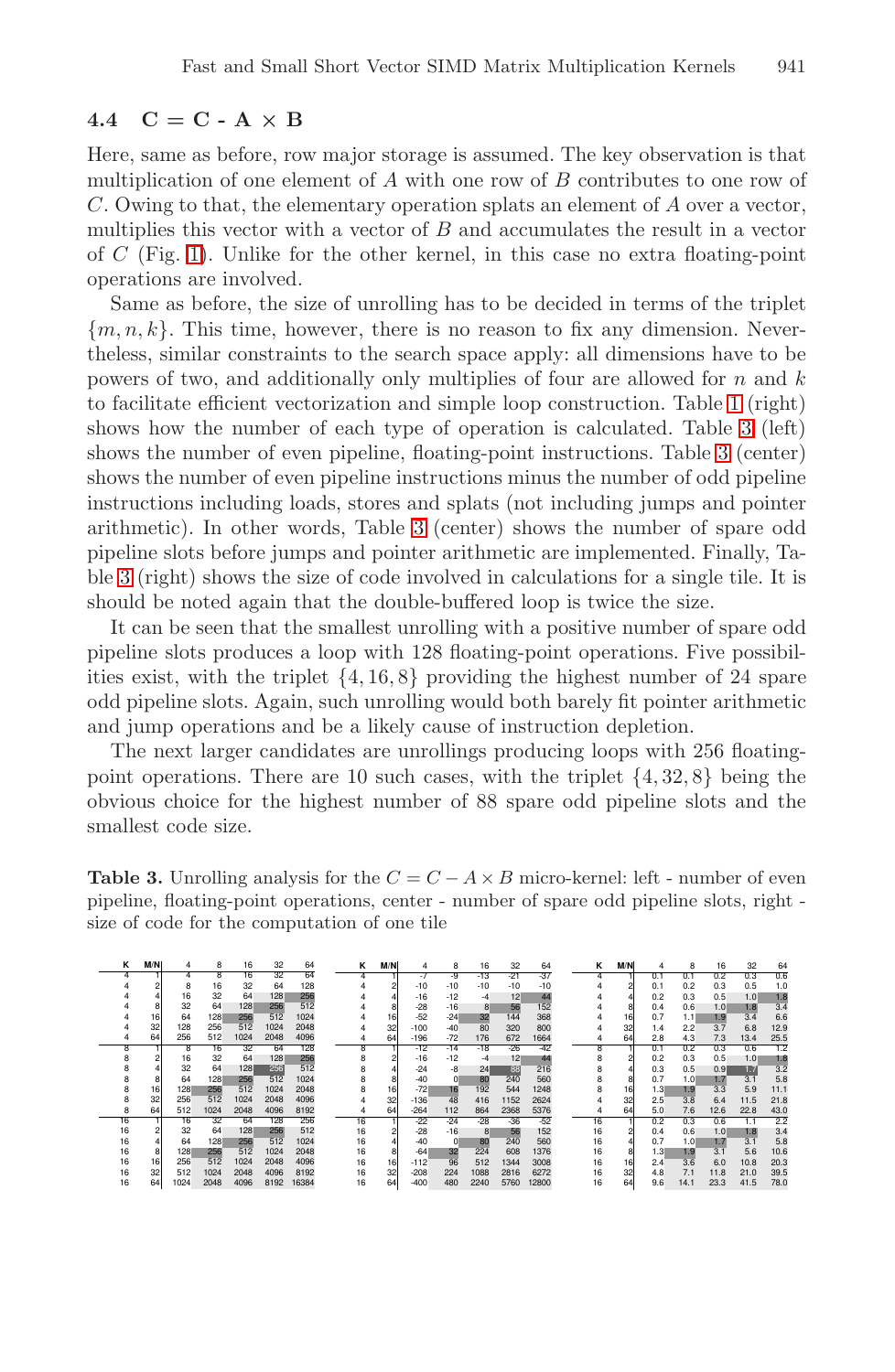#### **4.5 Advancing Tile Pointers**

The remaining issue is the one of implementing the arithmetic calculating the tile pointers for each loop iteration. Due to the size of the input matrices and the tile sizes being powers of two, this is a straightforward task. The tile offsets can be calculated from the tile index and the base addresses of the input matrices using integer arithmetic and bit manipulation instructions (bitwise logical instructions and shifts). Although a few variations are possible, the resulting assembly code will always involve a similar combined number of integer and bit manipulation operations. Unfortunately, all these instructions belong to the even pipeline and will introduce an overhead, which cannot be hidden behind floating point operations, like it is done with loads, stores, splats and shuffles.

One way of minimizing this overhead is extensive unrolling, which creates a loop big enough to make the pointer arithmetic negligible. An alternative is to eliminate the pointer arithmetic operations from the even pipeline and replace them with odd pipeline operations. With the unrolling chosen in Sect. 4.3 and Sect. 4.4, the odd pipeline offers empty slots in abundance. It can be observed that, since the loop boundaries are fixed, all tile offsets can be calculated in advance. At the same time, the operations available in the odd pipeline include loads, which makes it a logical solution to precalculate and tabulate tile offsets for all iterations. It still remains necessary to combine the offsets with the base addresses, which are not known beforehand. However, under additional alignment constraints, offsets can be combined with bases using shuffle instructions, which are also available in the odd pipeline.

The precalculated offsets have to be compactly packed in order to preserve space consumed by the lookup table. Since tiles are 16 KB in size, offsets consume 14 bits and can be stored in a 16-bit halfword. Three offsets are required for each loop iteration. With eight halfwords in a quadword, each quadword can store offsets for two loop iterations or a single interation of the pipelined, double-buffered loop. The size of the lookup table constructed in this manner equals  $N^3/(m \times n \times k) \times 8$  bytes.

The last arithmetic operation remaining is the advancement of the itaration variable. It is typical to decrement the iteration variable instead of incrementing it, and branch on non-zero, in order to eliminate the comparison operation, which is also the case here. This still leaves the decrement operation, which would have to occupy the even pipeline. In order to annihilate the decrement, each quadword containing six offsets for one itaration of the double-buffered loop also contains a seventh entry, which stores the index of the quadword to be processed next (preceeding in memory). In other words, the iteration variable, which also serves as the index to the lookup table, is tabulated along with the offsets and loaded instead of being decremented.

At the same time, both the branch instruction and the branch hint belong to the odd pipeline. Also, a correctly hinted branch does not cause any stall. As a result, such an implementation produces a continuous stream of floating-point operations in the even pipeline, without a single cycle devoted to any other activity.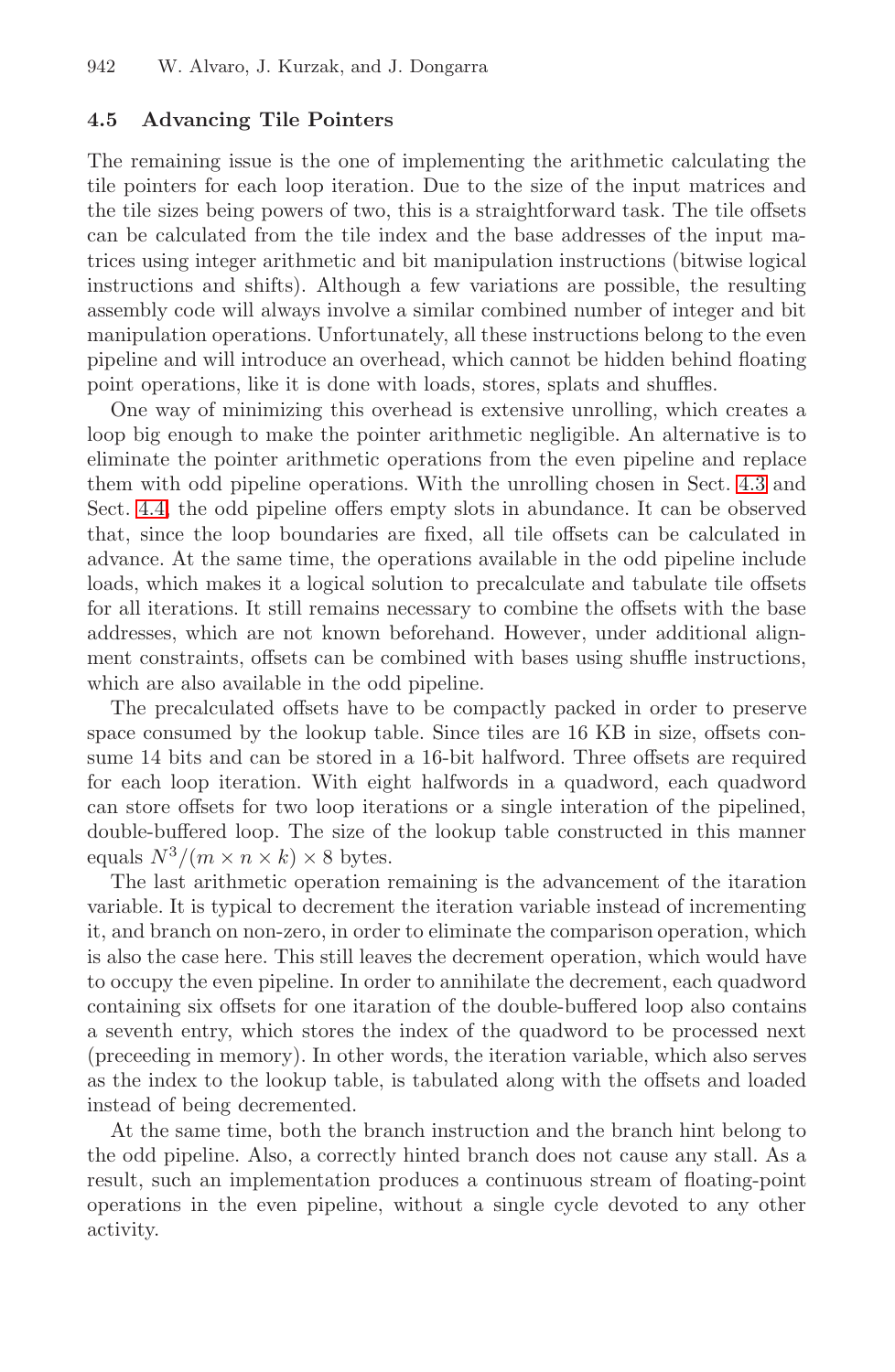## **5 Results**

Both presented SGEMM kernel implementations produce a continuous stream of floating-point instructions for the duration of the pipelined loop. In both cases, the loop iterates 128 times, processing two tiles in each iteration. The  $C = C - A \times B^{T}$  kernel contains 544 floating-point operations in the loop body and, on a 3.2 GHz processor, delivers 25.54 Gflop/s (99.77 % of peak) if actual operations are counted, and 24.04 Gflop/s (93.90 % of peak) if the standard formula,  $2N^3$ , is used for operation count. The  $C = C - A \times B$  kernel contains 512 floating-point operations in the loop body and delivers  $25.55$  Gflop/s (99.80  $\%$  of peak). Here, the actual operation count equals  $2N^3$ . If used on the whole CELL processor with 8 SPEs, performance in excess of 200 Gflop/s should be expected. Table 4 shows the summary of the kernels' properties.

**Table 4.** Summary of the properties of the SPE SIMD SGEMM mikro-kernels

| <b>Characteristic</b>                                                            | $C = C - A \times B^{T}$ | $C=C-A\times B$  |
|----------------------------------------------------------------------------------|--------------------------|------------------|
| Performance                                                                      | 24.04<br>Gflop/s         | 25.55<br>Gflop/s |
| Execution time                                                                   | 21.80 $\mu$ s            | $20.52 \,\mu s$  |
| Fraction of peak<br><b>USING THE 2xMxNxK FORMULA</b>                             | 93.90%                   | 99.80%           |
| Fraction of peak<br><b>USING ACTUAL NUMBER</b><br>OF FLOATING-POINT INSTRUCTIONS | 99.77%                   | 99.80%           |
| Dual issue rate<br>ODD PIPELINE WORKLOAD                                         | 68.75%                   | 82.81%           |
| Register usage                                                                   | 69                       | 69               |
| Code segment size                                                                | 4008                     | 3992             |
| Data segment size                                                                | 2192                     | 2048             |
| Total memory footprint                                                           | 6200                     | 6040             |

The code is freely available, under the BSD license and can be downloaded from the author's web site http://icl.cs.utk.edu/∼alvaro/.

### **6 Conclusions**

Computational micro-kernels are architecture specific codes, where no portability is sought. It has been shown that systematic analysis of the problem combined with exploitation of low-level features of the Synergistic Processing Unit of the CELL processor leads to dense matrix multiplication kernels achieving peak performance without code bloat.